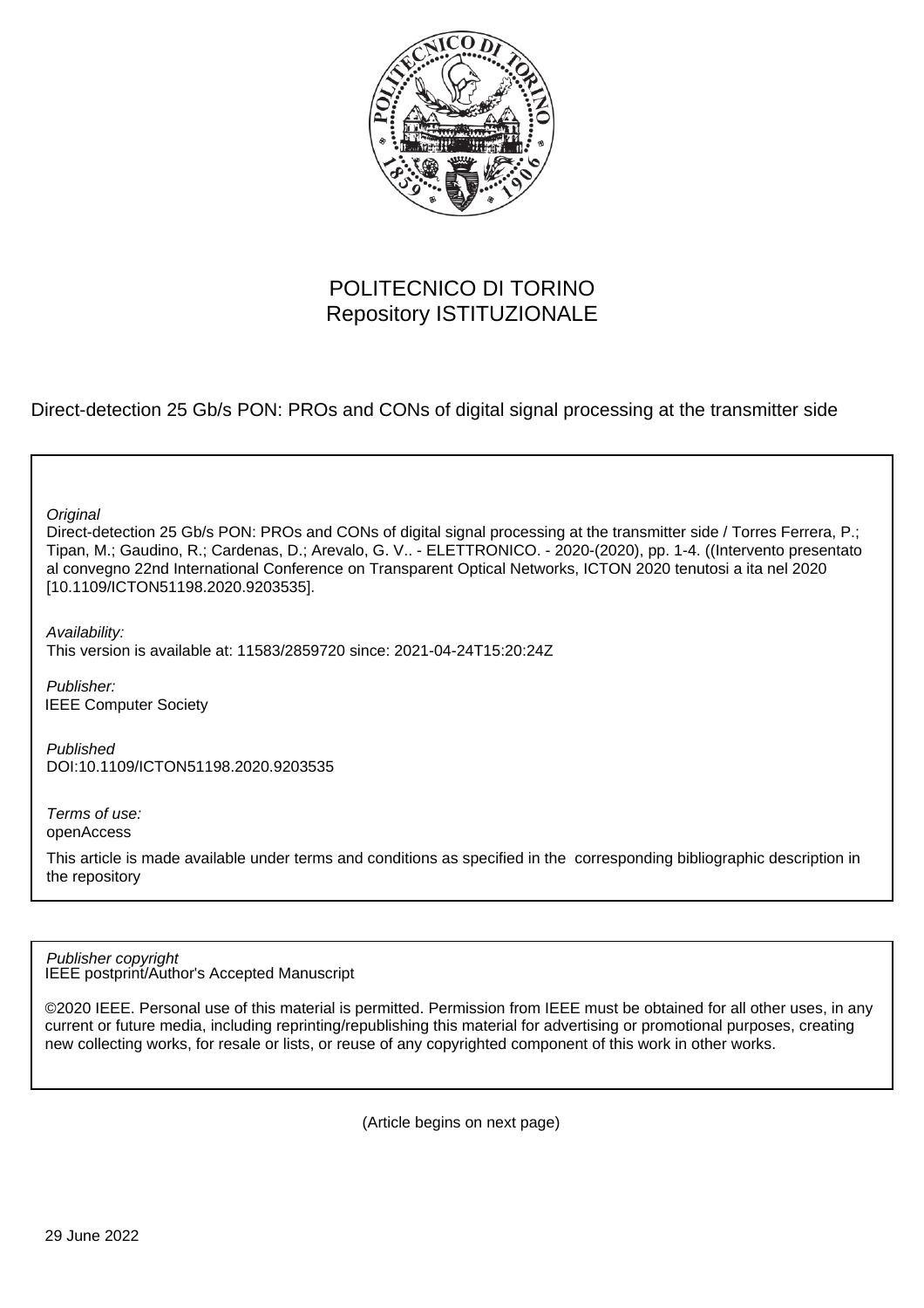# **Direct-detection 25 Gb/s PON: PROs and CONs of digital signal processing at the transmitter side**

**Pablo Torres-Ferrera1\* , Myriam Tipán1 , Roberto Gaudino1 , Daniel Cardenas2 , Germán V. Arévalo3**

*1 Politecnico di Torino, Dipartimento di Elettronica e Telecomunicazioni, Torino – Italy, \*pablo.torres@polito.it 2 Escuela Politécnica Nacional, Instituto Geofísico, Quito - Ecuador*

*3 Universidad Politécnica Salesiana, Carrera de Ingeniería en Telecomunicaciones, Quito - Ecuador*

## **ABSTRACT**

We evaluate the performance of direct-detection 25 Gb/s Passive Optical Networks (PON) with adaptive equalization at the receiver side, comparing three transmitter schemes: two including digital signal processing (DSP), namely square-root raised-cosine pulse shaping and pre-emphasis, and the third one without any DSP pre-compensation. We show that DSP at transmitter side can provide a performance advantage only under strong bandwidth limitations and when considering feed-forward equalization (FFE) at the receiver. When including decision-feedback equalization (DFE), the use of pre-compensation at transmitter does not provide any advantage under linear transmission.

**Keywords**: PAM-4, pulse shaping, pre-emphasis, transmitter, pre-equalization, pre-compensation, PON, DSP

## **1. INTRODUCTION**

Next-generation of Passive Optical Networks (PON) are under active development and standardization [1]. The upcoming PON standards update will define specifications for 25 and 50 Gbps transmission per wavelength. One of the central technical discussions of this PON development has been about the alternatives to allow increasing the data rate while preserving the direct-detection (DD) scheme. One alternative relies on using devices with wide enough optoelectronic (O/E) bandwidth (BW) to keep the transceivers as simple as possible, i.e. maintaining the on-off keying modulation without digital signal processing (DSP). The other alternative considers the re-use of already available bandlimited O/E, incorporating DSP at transmitter (TX), receiver (RX) or both sides, to compensate for the strong BW limitations [2, 3]. In this paper, we focus on the second option, aiming to analyse the impact of including DSP at TX side when linear channel impairments are meant to be compensated by adaptive equalization at RX. Even though it is well-known that, from an operational point of view, RX equalization schemes are preferred than TX pre-compensation ones, several proposals for both PON and short-reach bandlimited DD systems incorporate DSP at both sides. Whereas it has been shown that under non-linear channel conditions the use of TX DSP pre-compensation provides an additional gain to the use of RX equalization alone [4], it has not been analysed in detail whether this situation still holds when only linearimpairments are meant to be corrected. Since the incorporation of DSP non-linear compensation increases considerably the complexity of the PON transceivers (which is critical at ONU side), we consider useful to analyse in which conditions TX DSP is still useful to be employed when non-linear compensation is avoided. To this end, in this contribution we compare the performance of three TX PON schemes: the first avoiding DSP, the second using standard square-root raised-cosine (SRRC) pulse-shaping, and the third using a one-pole one-zero pre-emphasis filter. At the receiver side, two adaptive equalizer options are considered: feed-forward (FFE) and decision-feedback (DFE). We show that the use of TX DSP can provide a gain performance under strongbandlimited conditions in combination with FFE. This performance gain vanishes if DFE scheme is included. The paper is organized as follows: in Section II we detail our simulation setup, in Section III we present our core results and we conclude in Section IV.

#### **2. SIMULATION SETUP**

We modelled a linear optical transmission system, with intensity modulation and direct detection (Fig. 1). At the TX side, a rectangular 25 Gbps PAM-4 signal is generated. This signal drives directly a linear (and chirp-less) optical modulator when no pre-compensation is used (termed in the rest of the document as the "Rectangular"



*Figure 1. Simulation setup. Eye-diagrams shown in Figures 2 and 3 are evaluated after the DAC block.*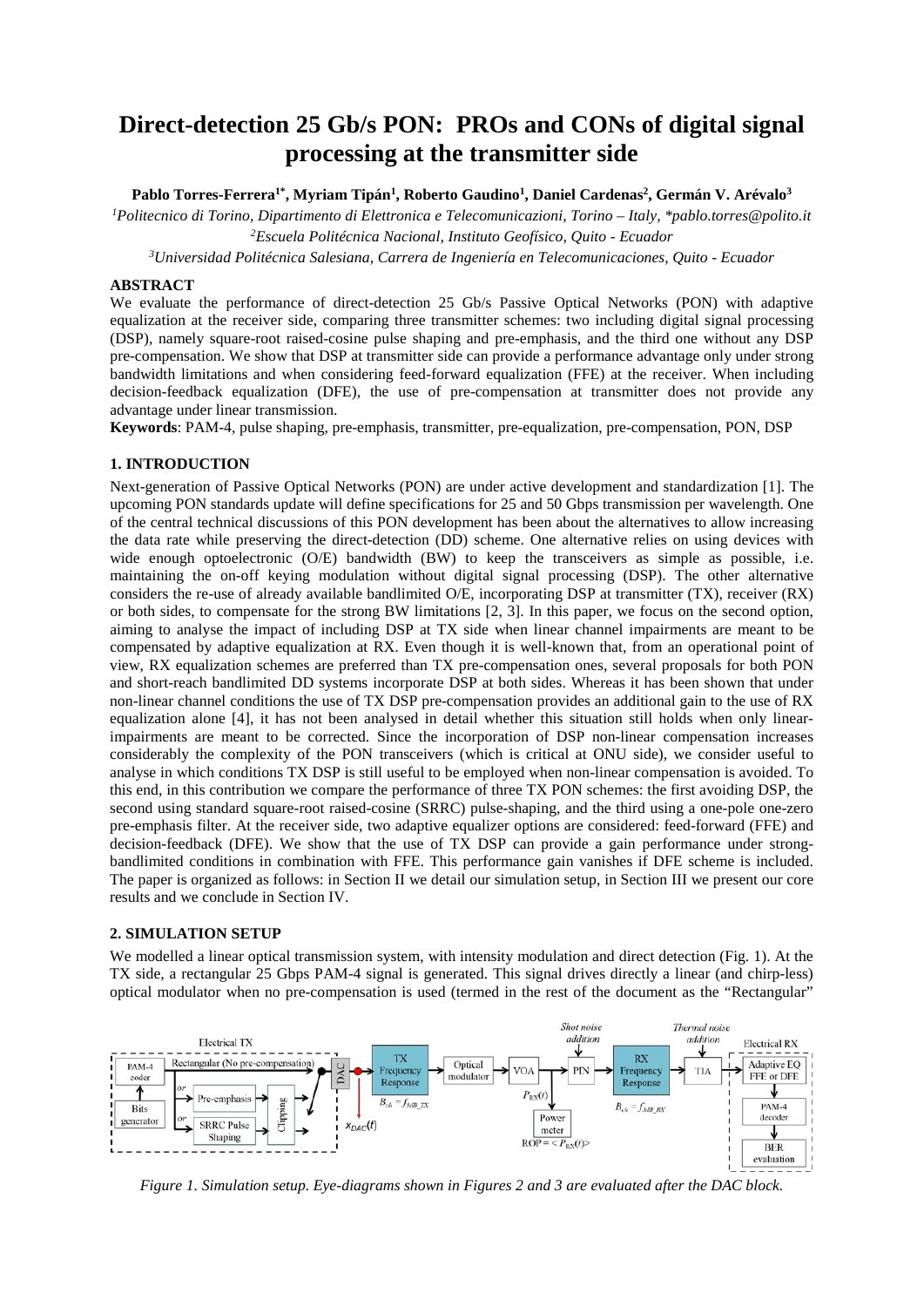case). When instead TX DSP pre-compensation is applied, the PAM-4 signal is digitally filtered by:

- A SRRC filter with one parameter to be optimized (the roll-off-factor), case termed as "SRRC" in the rest of the document; or
- A one-pole one-zero pre-emphasis filter composed by an inverse one-pole low-pass filter with a given *f3dB* (called  $f_{PI}$ ) cascaded with a one-pole low-pass filter with a given  $f_{3dB}$  (called  $f_{P2}$ ). Both  $f_{PI}$  and  $f_{P2}$  are optimized, being  $f_{P2} > f_{PL}$ .

A clipping block follows (not used in the "Rectangular" case), which cuts the peaks of the pre-compensated TX signal with a given clipping level (CL) to be optimized, defined as the percentage of the unclipped peak-topeak signal amplitude to be clipped (i.e. CL=0% means no clipping, CL=100% means clipping all the signal). The clipped signal, when TX DSP pre-compensation is assumed, drives the optical modulator. An extinction ratio  $ER = 8$  dB is fixed for the three analysed TX schemes. A central goal of the paper is analysing the system performance under strong bandwidth limitations. We thus include in the simulator the TX and RX O/E frequency responses emulated as low-pass Super-Gaussian filters (SGF) with a given -3dB bandwidth (*Bch*) and a given order *n*, set the same at both TX and RX [3]. Although we performed all the simulations setting a fixed bit rate of  $R_b$  = 25 Gbps, our conclusions can be generalized to any other bit rate value if the ratio between the channel bandwidth *Bch* and the bit rate is the same. For this reason, we express our results in terms of the normalized channel bandwidth defined as  $%B_{ch} = 100 \cdot B_{ch}/R_b$ . At the RX side, the optical signal is detected by a single PIN photodiode followed by a trans-impedance amplifier (TIA). The shot and thermal noise sources at the RX are modelled as additive white Gaussian noise random processes [3], with variance evaluated as follows,  $\sigma_{sh}^2$  =  $2qB_sRP_{RX}(t)$  and  $\sigma_{th}^2 = N_0B_s$  respectively.  $B_s$  is the one-sided simulation bandwidth, *q* is the electron charge and  $P_{RX}(t)$  is the instantaneous PIN input optical power. The PIN responsivity is  $R=0.55$  A/W and the RX noise density is set  $N_0 = 3.1 \times 10^{-22}$  A<sup>2</sup>/Hz. Finally, the receiver signal is digitized and then equalized by a 20 taps FFE, followed by a 5 taps DFE (when declared). After equalization, PAM-4 decoding and decision, the bit error rate (BER) is evaluated through direct error counting over  $10<sup>5</sup>$  bits. The main metric used to compare the system performance is the required received optical power (RROP), measured at the PIN input, needed to reach a given BER target, chosen as  $BER_t=10^{-3}$ .

## **3. RESULTS**

We start by analysing the SRRC case against the Rectangular (no TX DSP pre-compensation) one. In Fig. 2 we show the corresponding RROP curves as a function of the normalized channel bandwidth %*Bch* for different SGF orders  $n=1$ , 2 and 3 (parameter that sets the steepness of the O/E frequency response). Fig. 2.a shows results when using only FFE, and Fig. 2.b when also including DFE. Note that the DFE is always preceded by the FFE block, but for simplicity we termed this FFE+DFE structure just as "DFE" in the rest of the document. The rolloff-factor and the clipping level where both optimized together for every %*Bch*. We first observed that the RROP curves become flat for  $%B_{ch}$  higher than ~35%, both using FFE and DFE. Since PAM-4 is used as a modulation format, this value corresponds to 70% of the symbol rate, which is well-known to be a bandwidth condition with marginal penalty. We use this "broadband" RROP as a reference (RROP<sub>0</sub>) to measure the power penalties (PP) due to bandwidth limitations reported in this document, that is  $RROP_0 = -14.3$  dBm.

Regarding the FFE curves shown in Fig. 2.a, we can observe a region in which the use of SRRC shaping provides a performance gain as compared to the Rectangular case, for %*Bch* lower than ~20%. For higher %*Bch* no gain is observed. Considering a bit rate transmission of 100 Gbps, forecasted as the next jump for PON, this %*Bch* range in which SRRC TX DSP is useful corresponds to devices with O/E BW within 15-20 GHz, which matches the actual BW of the 25G-class O/E used in data-centre interconnects and upcoming 25G-PON. Then, there is a room for improvement due to TX DSP in a 100Gbps downstream transmission re-using 25G-class technology, in which the TX complexity could be slightly increased at OLT side, while keeping simple the RX at the ONU side, by using FFE only, avoiding DFE.

The situation is different when including DFE equalization. From Fig. 2.b, we can observe that there is basically no difference between the RROP curves of SRRC and Rectangular cases. Therefore, the use of TX DSP in this situation does not provide any advantage, and can be completely avoided. In an upstream transmission, TX DSP can be avoided to maintain the ONU simple, and the increase of complexity coming from adding DFE can be absorbed by the OLT side, with a proper burst-mode RX.

The same or higher SRRC performance observed versus Rectangular is obtained after optimizing two TX parameters for every channel bandwidth value, as mentioned before. If this optimization is not performed, SRRC operation results in most cases in power penalties instead of power gains, as can be seen in the contour plots shown in Figures 2.c and 2.d, which shows the SRRC RROP for a strong bandlimited case (% $B_{ch} = 16\%$ ) as a function of the SRRC roll-of-factor and the clipping level in %, for FFE and DFE, respectively. In the optimum region we can obtain a gain with respect to the no pre-compensated case of around 1.8 dB and 0.1 dB, for FFE and DFE respectively (at this %*Bch*, the RROP for FFE Rectangular is –10.0 dBm and for DFE Rectangular is – 12.4 dBm). The reason why the SRRC case must be optimized to overcome (or to perform the same than) the Rectangular case comes from the fact that the ER (at the modulator output) is set the same in all situations,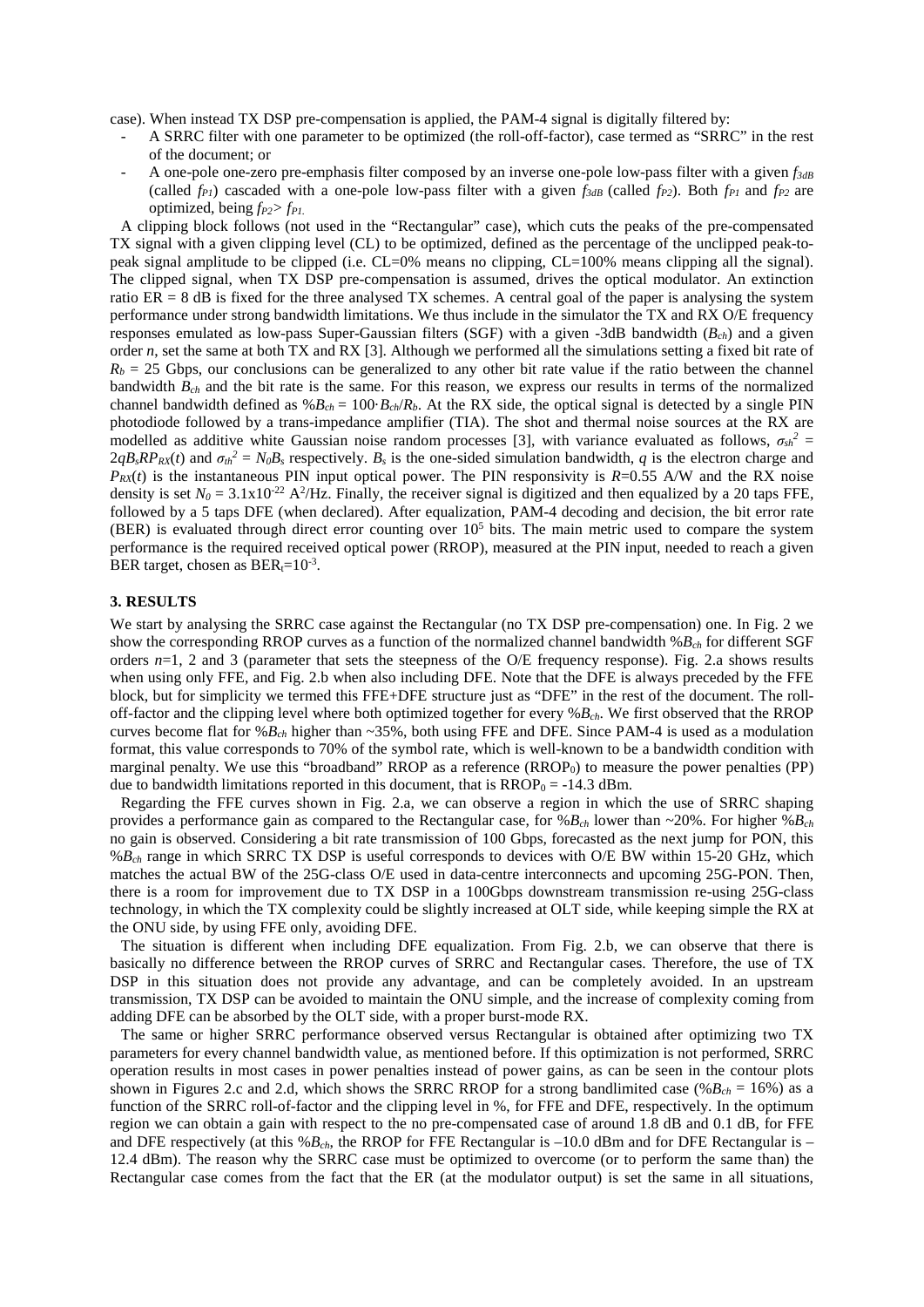

*Figure 2. Required ROP as a function of normalized TX and RX BW (%Bch) for different TX scenarios using a) FFE, b) DFE. RROP contour plots as a function of SRRC roll-off factor and clipping level (using SGFs n=1), for a %Bch=16%, using c) FFE, d) DFE. Inset: Normalized xDAC(t) eye-diagrams for optimum point of operation.*

irrespective of the SRRC roll-of-factor. Therefore, for low values of the roll-off-factor for which the signal eyediagram exhibits big overshoots, the "effective" eye amplitude gets reduced. This situation is partially compensated by clipping the signal (see Insets of Fig. 2), but at the expense of introducing non-linear distortion. The optimum situation results from a trade-off between compressing the signal spectrum by reducing the roll-offactor, and tolerating some non-linear distortion by clipping the signal to increase the "effective" eye amplitude.

We analyse now the use of the pre-emphasis filter. We avoid using a more complex pre-emphasis approach aided by a feedback link to send the channel characterization performed at the RX, to the TX. Instead, we employed a simpler one-pole one-zero filter to do the pre-emphasis with two free parameters to optimize: *f<sub>P1</sub>* and *fP2* (in combination with a third optimization parameter: the clipping level). Figures 3.a and 3.b show a comparison between the RROP obtained when using pre-emphasis, SRRC pulse-shaping and Rectangular shaping, as a function of the normalized channel bandwidth, using FFE and DFE, respectively. In both SRRC and pre-emphasis cases, the TX parameters are optimized for every %*Bch* value. It is interesting to note that SRRC and pre-emphasis performs practically the same, since their corresponding RROP curves are basically overlapped. This fact indicates that the RX equalizer (especially DFE), is practically correcting all the linear impairments of the transmission, making converge the results even if using different DSP pre-compensation filters at TX side (see from Insets of Figures 2 and 3 that their output eye-diagrams are notoriously different).

As mentioned before, in the pre-emphasis case we optimized three parameters for every %*Bch*, the two cut-off filter frequencies  $f_{PI}$  and  $f_{P2}$  in combination with the clipping ratio. In Fig. 3.c and Fig. 3.d we show an example of this optimization, setting %*Bch*=16, and an optimized clipping level CL=25%, using FFE and DFE, respectively. As in the SRRC case, there is a range of parameters in which we obtain a gain (marginal for DFE) with respect of the no pre-equalization case (power gain of 1.8 dB and 0.2 dB for FFE and DFE, respectively).

As an initial hypothesis, we expected to obtain a higher gain by including TX DSP pre-compensation in combination with RX adaptive equalization, due to the presence of noise at RX side (which is well-known to be enhanced by equalization). Moreover, we expected this gain to increase by increasing the steepness of the O/E transfer functions (i.e. increasing the order *n* of the SGFs used to emulate this constraint). However, as discussed in this Section, the TX DSP pre-compensation gain is only evident under strong bandwidth limitations (at which anyway the system stops working when increasing the SGFs order -steepness-) and without DFE equalization.